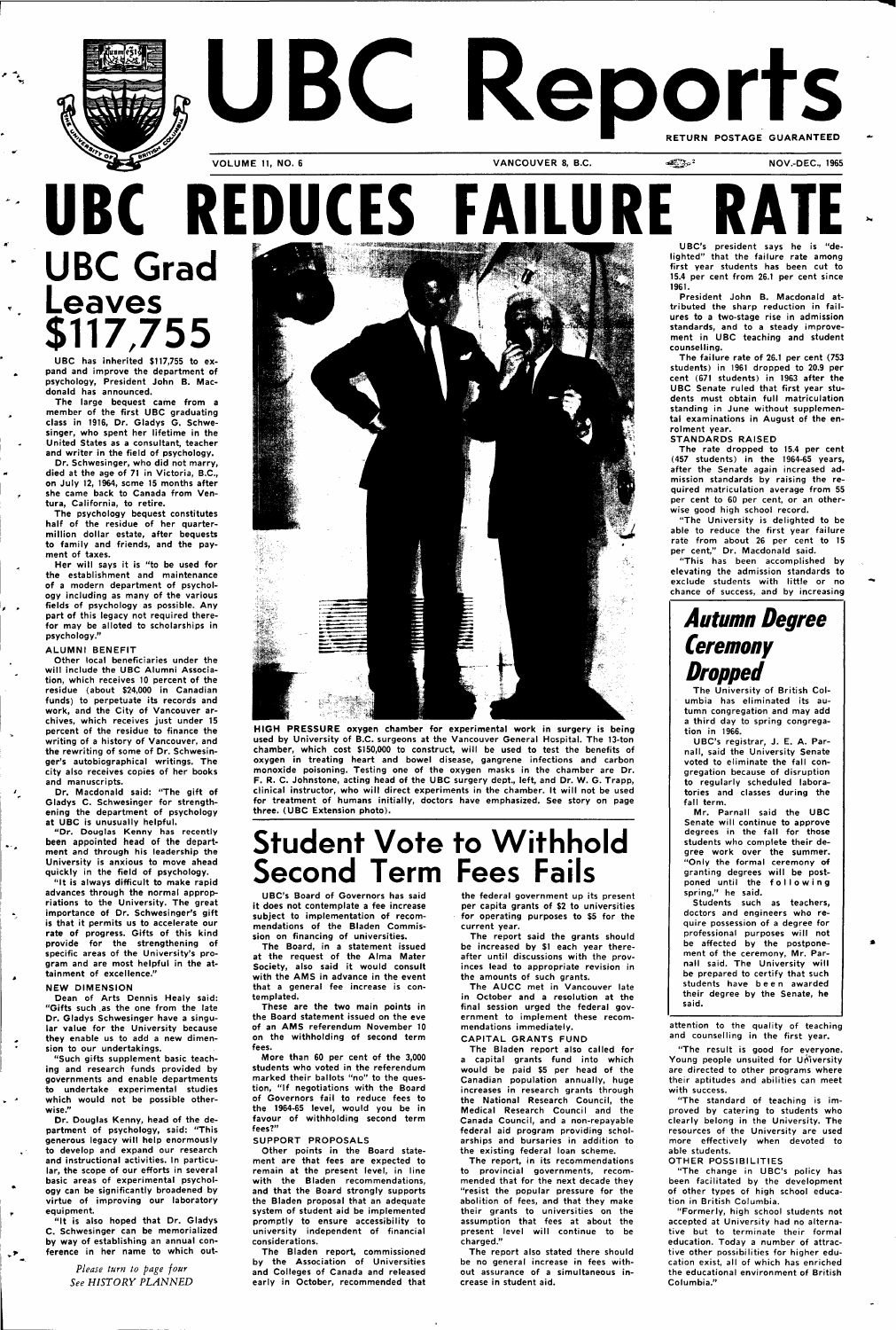## **FOR CANADA'S UNIVERSITIES: Final Reckoning Is With Public Opinion**

*(In his presidential address to the Association of Universities and Colleges of Canada, which met in Vancouver in October, Dr. J. A. Cony, principal of Queen's University, spoke on <sup>r</sup>'The University and the Canadian Community." He spoke of the new challenges faced by universities in the light of increased government support and the problems faced by students in obtaining a university education. A condensed version of his address follows.)* 

Within the last few years, we have entered on a new dimension in the relationship of the university and community. The intensifying application of technical and scientific knowledge to human affairs has made immense contributions to productivity and material welfare and has brought on a breath-taking rate of social change.

Very many people see now that greater doses of knowledge can be expected to bring still greater dividends in productivity and welfare. Governments at least have grasped this truth. Knowledge is seen to be power, and gains a new respect not vouchsafed to it when it seemed only to elevate the minds and sensibilities of individuals.

We must, it is said, add to the stock of existing knowledge as fast as possible and distribute it much more widely than before. Universities produce and distribute knowledge. They must be better equipped to produce more, and many more young people must go there to draw from the stock. **• \* •** 

UNIVERSITY PROPAGANDISTS HAV E PUT weight behind this push by saying that the only society with any future is the educated society. In the competition of nations for power and place, the winners will be those who bet their money on higher education. Young people and their parents readily believe these assertions because opportunity opens in all directions for those with a higher education and actually closes its doors against those who lack it. Hence the unprecedented rush for university places which will not end until there are places for all who have the capacity for study at University level. It will not end even then unless care is taken to provide alternative kinds of post-secondary education which will give other keys to the doors of opportunity.

It is clear enough where we have arrived. On the one hand, it is now widely recognized that the main currents of life DO flow through the university, and not around it. There, is a vital public interest at stake in rapid development and adequate support of universities.

On the other hand, just as these considerations are being driven home, the pathetic deficiencies of the older ways of financing universities become painfully obvious. The combination of philanthropy, religious and secular, modest government support and student fees will not serve any more to supply the massive capital and the uprushing annual costs of universities. The only ready source for the bulk of the vast increases in support needed is governments.

So, in almost one breath, the university has become a public service institution, and also has fallen into basic dependence on governments for the resources it needs. Who goes there, and what is taught there, have become matters of much wider public concern than ever before. I am not saying that the community generally now has this anxious concern nor that the general public demands massive support for universities from the public revenues. I do say that ,a much wider section of the public is now concerned, and that governments as such grasp the case for much larger financial support from them.

#### **GOALS DETERMINED COLLECTIVELY**

But what governments will do in the long run depends on what the general public will support. What that public will say when it sees how the universities are staking a claim on tax dollars that would otherwise go for highways and welfare is a matter for conjecture. Even if the taxpayer is willing to concede big expenditure on the universities, he may well say, at the same time, that the government should stop some of the nonsense he thinks goes on there. That is why it is highly relevant to consider what view the public mind has of the university. The community and the university are now fated to much closer relationships than ever before. What will happen to the ivory towers and the dreaming spires? We can approach an answer to this question if we see clearly what has happened. The individualistic age offered a very wide freedom to universities because they were thought to be serving only the needs and aspirations of individuals. That age has ended and been succeeded by a collectivist age in which, in one department of life after another, "the invisible hand" fails to perform the work expected of it. All sorts of goals are now determined collectively instead of being left for individuals to discern and achieve. The university, now inescapably dependent on resources supplied collectively, i.e., large government grants for capital and operating purposes, will have to come to terms. Coming to terms does not necessarily mean government control of what is taught and how. A university may be obliged to educate doctors but be left — and if governments are wise will be left—free to decide what to teach them and how. But it clearly will mean governmental influence and social pressure never experienced in the individualistic age.

Speaking in the broadest terms, it is hard to find a basis for objecting to outside influence and pressure. All the universities I know want to have a vital influence in their society. If they were to stand insulated from all social pressures, how could they know what influence is needed or will be effective? The way to have a vital role in a society is to be immersed in it, subject to its pressures, and sensitive to its deeply felt needs. Utter detachment from the hustle and bustle of one's society is a resignation from life wanted only by those who shrink from facing life.



**DR. J. A. CORRY** 

The serious issues are of a different order. How severe will be the pressure of the public on the university as a public service institution? Will it be possible for the universities to insist that certain kinds of subjects are not appropriate for teaching in a university because they do not excite the imagination or stretch the mind, because they can be taught by rote and so are a waste of the talents of the highly educated university teacher. Will the university be able to retain enough freedom about the way in which it studies and teaches the subjects it must teach? To be sordid about it, will teaching loads and the burdens of various academic chores be kept down to a level that enables great teachers to go on teaching in the grand manner?

#### **RETAINING ACADEMIC FREEDOM**

Will the teacher have time for independent study of his subject so as to ensure that he keeps alive in it? Will it be possible for penetrating and fertile minds to withdraw periodically from all the clamour of the immediate for thought and reflection on the things they themselves think worth pursuing? Will the professor's public service role permit him to persist in unpromising lines of inquiry such as the splitting of the atom was once popularly believed to be? Or other seemingly unprofitable or unpopular inquiries in literature, philosophy, history, politics, and what not?

The university teacher must be able, as part of his regular schedule, to withdraw from time to time to his study, or laboratory, to ponder undisturbed. When such withdrawal is clearly seen to be

at the expense of the taxpayers, will the taxpayer be able to rid himself of the widely held notion that the professor has a soft life? The question is a serious one because, without time to reflect in an unhurried way, both teaching and research become sterile.

TO SUM UP, WE CAN FORGET ABOUT THE ivory towers but we must at all costs preserve the dreaming spires, which I take to be the symbol of high, unhurried contemplative thought. If there are to be universities worthy of the name, their re-

### $\mathbf{2}$

### **UBC Reports**

Volume 11, No. 6 — Nov.-Dec, 1965. Authorized as second class mail by the Post Office Department, Ottawa, and for payment of postage in cash. Published by the University of British Columbia and distributed free of charge to friends and graduates of the University. Material appearing herein may be produced freely. Letters are welcome and should be addressed to The Information Office, UBC, Vancouver 8, B.C.

sources and dispositions must encourage thinking of this order. From it alone comes all the winning of genuinely new ground for the map of knowledge and the insights that make classrooms and laboratories stirring places. Without such thinking, the university becomes a factory pouring knowledge into the minds of students as they pass along the conveyor belt but destitute of any plans or designs improving the product.

Actually, the university factory will be less efficient than the mass production factories we know because its product cannot be kept to a constant standard of quality. If the product doesn't get better, it is certain to get worse. Knowledge cannot be passed on effectively without inspired teaching, and inspiration dies when thought and reflection go slack.

I do not despair of preserving the dreaming spires. I see no desire on the part of our governments to control what universities do beyond the unpleasant but inescapable duty of withholding resources where they would be used for unnecessary duplicating and triplicating of facilities and offerings. (This country is not rich enough to be wasteful of the resources asked for higher education).

#### **LITTLE REASON TO FEAR GOVERNMENTS**

Our governments are pretty well aware now of how important it is for them that universities should be vigorous, imaginative, and resourceful, teaching and thinking at a very high level. If we can make it clear to them that it takes dreaming spires to do this, we have little reason to fear from governments in the way of instruction on how to do it. The big issue relating to governments still is whether, even with all the evidence now before them, they will realize how great are the resources needed to achieve the ends they desire.

Nowadays, we talk always about what government will or will not do: we are obsessed by the importance they have suddenly assumed in our affairs. We are always in danger of forgetting that the final reckoning for the university in this age will not be with governments but with public opinion.

If the public does not accept the fact that the university ranks in importance with highways and welfare, it will go on short rations. If the public mind comes to a settled conclusion that the university, as represented by its officers, teaching staff and students, is self-centered and unmindful of public responsibility, and needs to be disciplined, we had better get ready for governmental tinkering in our affairs, because votes will tell in the long run; if not with present governments, then with those that succeed them.

In many matters, it is not the hostility of the public but rather the inevitably incomplete public understanding of the complexity of the affairs and needs of the university that we ought to be concerned about. In recent weeks, when there has been widespread and gratifying discussion of university needs, everyone will have noted the heavy weighing of public attention on student aid with much less than adequate examination of other very important requirements.

The particular issue of student aid is not only relatively easy to grasp. It is also related very, directly to a generous ideal honoured by the Canadian community for a long time: equality of opportunity for those qualified to take advantage of the opportunities. Other aspects of university needs such as adequate staff-student ratios, genuinely competitive salaries, the quick repairing of bad deficiencies of library and equipment, the expensive infrastructure needed for support of graduate work and research, must not be skimped.

> $\star$ ★

IF OUR RESOURCES WERE LIMITLESS AND governments boundlessly generous, the considerations bearing on the case for free tuition would be vastly different. But we have no evidence that either of these conditions can be met in the near future. Therefore, if we are to have enough governmental support to keep the university a worthwhile place for students to go, those who can themselves bear a share of the cost of their education will almost certainly have to continue to do so. It would be disastrous for the university and for the future of this country if public pressure on the issue of tuition fees led governments into establishing the wrong priorities. Student aid needs careful attention and more money, as I have said, but the current campaign for free tuition and "universal accessibility" tends to obscure the fundamental issues. There is another consideration that must not be lost sight of. Students and parents, given substantial improvements in amounts and methods of distributing student aid, can, on their own individual initiatives, find ways of attending the university. But it is not possible for any student or any parent by himself to do anything effective at all about supplying the university with the resources it needs to make it a worthwhile place. As things now stand with us in Canada, this must be done by collective social action through governments. It will not do for governments, under public pressure, to provide free tuition to all university students unless and until the universities have what they need to become and remain first class institutions. Any other course, any other order or priorities, would be a hollow service in the end to the students and to the Canadian community.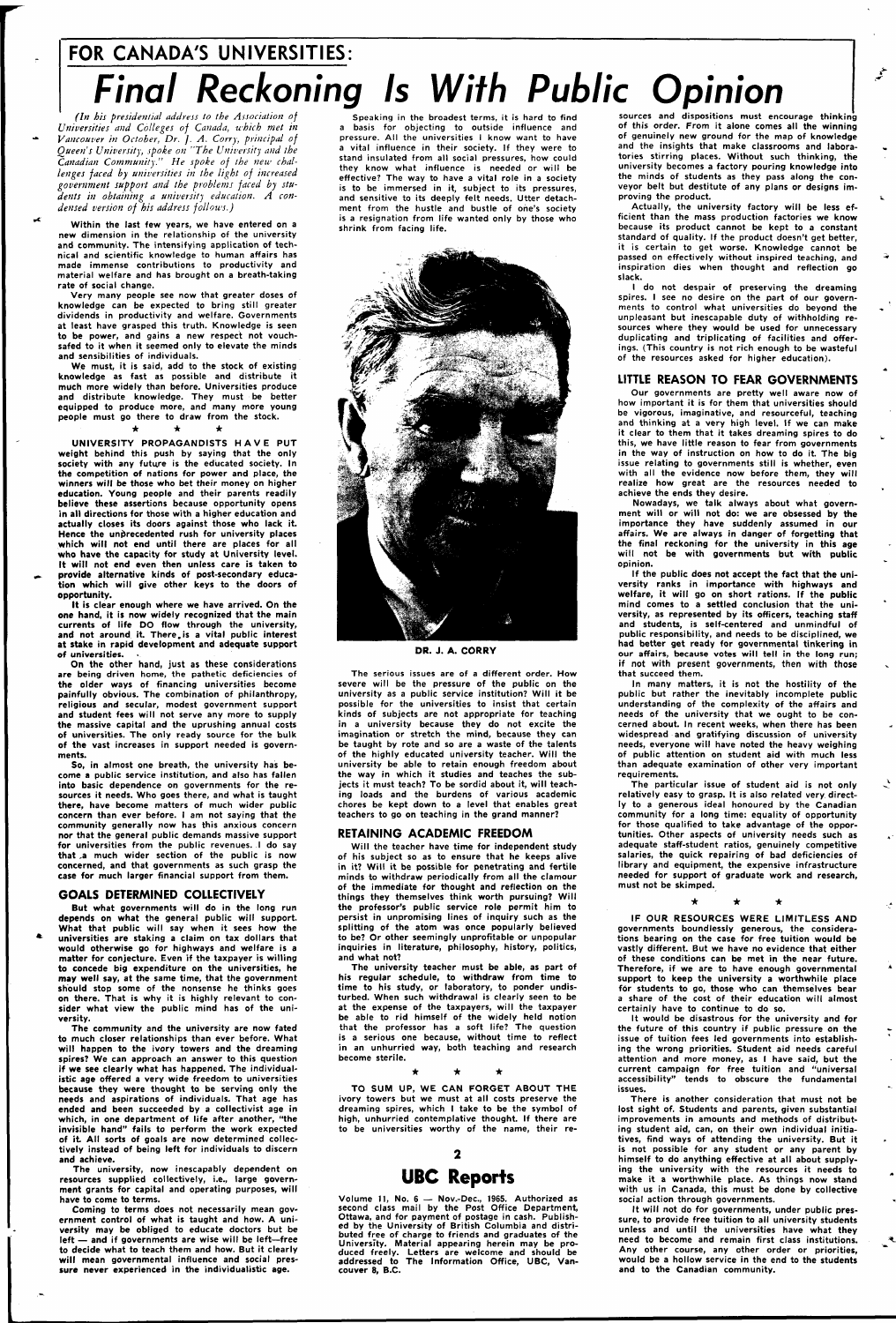

**CONSTRUCTION of a building to house the faculties of forestry and agriculture has begun on UBC's main mall just north of Agronomy road. The \$4,355,000 building will enable the two faculties to launch a joint teaching program under a plan developed over the past ten years. New building will** 

**include a 150-seat auditorium and a 35,000 volume library for the use of students and faculty. Northern Construction and J. W. Stewart are contractors and McCarter, Nairne and Partners are the architects. Project is underwritten by the 3-Universities Capital Fund.** 

# **SURGERY DEPARTMENT RESEARCH High Pressure Oxygen Used In New Operating Chamber**

**University of B.C. surgeons have begun experiments in a 13-ton, high pressure oxygen chamber at the Vancouver General Hospital.** 

**The operating chamber is being used to test the benefits of oxygen in treating a variety of conditions including heart and bowe l disease, gangrene infections, carbon monoxide poisoning and extreme shock.** 

**Dr. F. R. C. Johnstone, acting head of the UBC surgery department, em-**

**phasized that the chamber will not be used initially for treatment of humans. SOLVE PROBLEMS** 

**He said there are many problems associated with the use of high pressure oxygen in operating procedures which must be solved before it can be used successfully in the treatment of humans.** 

**Officially called the Hyperbaric Research Unit, the chamber is located in a VGH building at 12th and Willow.** 

### **Extension Launches New Regional Planning Scheme**

**A unique community and regional planning program designed to serve municipalities throughout the province has been launched by the UBC extension department.** 

**The program, the only one of its kind in Canada, will be headed by Mr. Robert W. Collier, a Ph.D. candidate in city and regional planning at the University of Southern California. He is one of the three program supervisors in the extension department appointment through a grant from the Ford Foundation's Fund for Adult Education.** 

**Designed to meet some of the needs of expanding urbanization in B.C., the program will encompass planning relating to resources, area rehabilitation and improvement, services, housing and transportation problems.** 

**Collier will serve as consultant and adviser and will conduct planning** 

**conferences, seminars and workshops throughout B.C. He will also teach regular courses in the UBC community and regional planning program, directed by Dr. H. P. Oberlander.** 

**"This extension program is indicative of the efforts of the University to serve communities throughout the province," said Dr. John K. Friesen, director of the UBC extension department.** 

**Collier has spent three years as research associate on a housing study for the U.S. National Science Foundation, has lectured in city planning from USC and has conducted commercial area studies for the Real Estate Corporation in Los Angeles. He has an M.A. in city and regional planning from USC and an A.B. in political science and sociology from Whittier College in California.** 

**Built at a cost of \$150,000, the chamber is eight feet in diameter and measures almost 24 feet in length.** 

**AUTOMATIC CONTROLS** 

**It is one of three such chambers in Canada and the only unit equipped with automatic controls for maintain**ing an even pressure inside the **cylinder.** 

**Dr. W. G. Trapp, clinical instructor in surgery at UBC, who will direct experiments at the installation, said efforts to obtain such a unit began in 1960 when visits were made to Glasgow and Amsterdam, where most experimental work in this field has taken place.** 

**He said funds for construction of the unit were obtained from National Health Grants of Canada, the B.C. Heart Foundation, the B.C. Medical Research Foundation, the UBC Surgery Department and the Andrew Fleck Memorial Fund.** 

**BUILT IN MONTREAL** 

**The VGH donated a building to house the unit and provided other assistance during installation.** 

**The unit was designed by the Vancouver engineering firm of Sandwell and Company and Dominion Welding Engineering Co. Ltd., of Montreal. The latter firm also built the unit.** 

**Made of steel three-eights of an inch thick, the unit is capable of pressure up to 105 pounds per square inch. Normal air pressure is 14.7 pounds per square inch.** 

**The unit contains two chambers, an operating theatre and a smaller antechamber which will permit personnel to enter the unit while experiments are taking place in the inner room.** 

### **Fisheries Staff Bolstered**

**A centenary gift of \$750,000 by Dr. H. R. MacMillan to further strengthen the teaching and research staff of the University of B.C.'s Institute of Fisheries has been announced by President John B. Macdonald.** 

**The President said Dr. MacMillan had expressed the wish that the money be used primarily for attracting and keeping the best staff in the Institute to teach the scientists and administrators required during the time Canadians are developing the farming of the waters as they have the farming of the land.** 

#### **DEVELOP FISHERIES**

**"In brief," President Macdonald said, "Dr. MacMillan wishes us to emphasize those aspects of learning which will lead to the development of the potentially great fisheries resource in the Pacific off Canada's west coast** 

**"The gift is also further evidence of Dr. MacMillan's concern for people, and particularly for graduate work at the University of B.C. The presence of leading teachers in the field of fisheries at UBC will attract additional able graduate students to a program already acknowledged to be among the best in North America."** 

**Dr. Macdonald emphasized that Dr. MacMillan's gift was not for capital purposes or involved in the 3 Universities capital fund.** 

#### **EXPAND RESEARCH**

**Dr. Ian McTaggart-Cowan, dean of UBC's faculty of graduate studies, said Dr. MacMillan's gift would allow the Institute to depart from the more traditional areas of study and expand into new areas of research.** 

**'The Institute," he said, "now has 11 staff members, including experts in zoology, civil engineering, law and economics, who bring to bear the knowledge of their disciplines on fisheries problems.** 

**"Despite these efforts, we are still not keeping up with the need for trained professional worker s and scientists in the broad field of fisheries."** 

**Since the Institute was established in 1953 with a single staff member, it has graduated 68 persons with higher degrees, 66 percent of whom are still working in Canada.** 

**The Institute, Dean Cowan said, is known throughout the world for the quality of its training and its scholarly publications.** 

#### **IMMEDIATE NEEDS**

**He said the Institute's immediate needs are for a limnologist, who will specialize in fresh water fisheries, a physiologist-geneticist, an ichthyologist specializing in the biology of fishes, and an ethologist who will study the behaviour of fishes.** 

**"We are also planning to add a fish paleontologist to the Institute staff to work on the history of fishes," Dean Cowan said.** 

# **Hunters Scrutinized by UBC Economist**

**IN EAST KOOTENAY AREA** 

**Every time a hunter answers the call of the wild and heads into the hills looking for bear or moose, he gives the B.C. economy a boost. But just how much does hunting contribute to our prosperity? The economists don't really know yet, but they're enlisting the help of B.C.'s hunters to find out.** 

**Efficient management of natural resources requires not only technical information about the resources but a great deal of information about the dollar value of these resources to society, a UBC economist points out.** 

#### **VALUE OF RESOURCES SOUGHT**

**"Only when we know something about the value of resources can realistic decisions be made about how much should be spent on management, and how much one resource should be sacrificed for another where conflicts arise," says Dr. P. H. Pearse of the University of B.C. economics department and director of a hunting evaluation project.** 

**Recreation is placing increasing demands on our natural resources, Pearse points out, and very often recreation conflicts with other uses of the same re-** **sources or environment. Conflicts between hunting, farming and forestry, for example, are quite common.** 

**Pearse and his colleagues are hopeful that the application of economic analyses to data collected about hunting in B.C. will enable public authorities to decide on the most efficient use or combination of uses toward which a particular area can be put.** 

**"In an economy like ours, the value of most resources, both natural and otherwise, is reflected in market prices. But sometimes resources are not marketed, and hence their economic value is not obvious," Pearse says.** 

**"Outdoor recreation is usually a non-marketed product of natural resources. In such cases the economist, whose interest lies in allocating all resources to the use that will yield the highest value to society, faces a difficult problem in finding out what the social value of the resources really is."** 

#### **3 UBC REPORTS NOV.-DEC, 1965 VOLUME 11, NO. 6**

#### **Both the demands for outdoor recreation and its conflict with other resource uses have been increasing. A few economists have made some inquiries into these situations, but the methodological problems are complex and much more research is needed.**

**The UBC project is directed toward a specific natural resource in a specific area—big game in the East Kootenay. "The East Kootenay lends itself well to such a study because it comprises a particularly self-contained area in which hunting is especially valuable," according to the UBC economist.** 

#### **HUNTERS TO BE INTERVIEWED**

**A sample of those who hunted in the East Kootenay in the 1964 hunting season will be interviewed and the data collected will be processed at the University. Object of the study will be to determine the economic value of hunting recreation.** 

**The work is sponsored by Resources for the Future Inc., a private research corporation based in Washington, D.C. The Fish and Game Branch in Victoria is cooperating with the study and will help to collect data.**